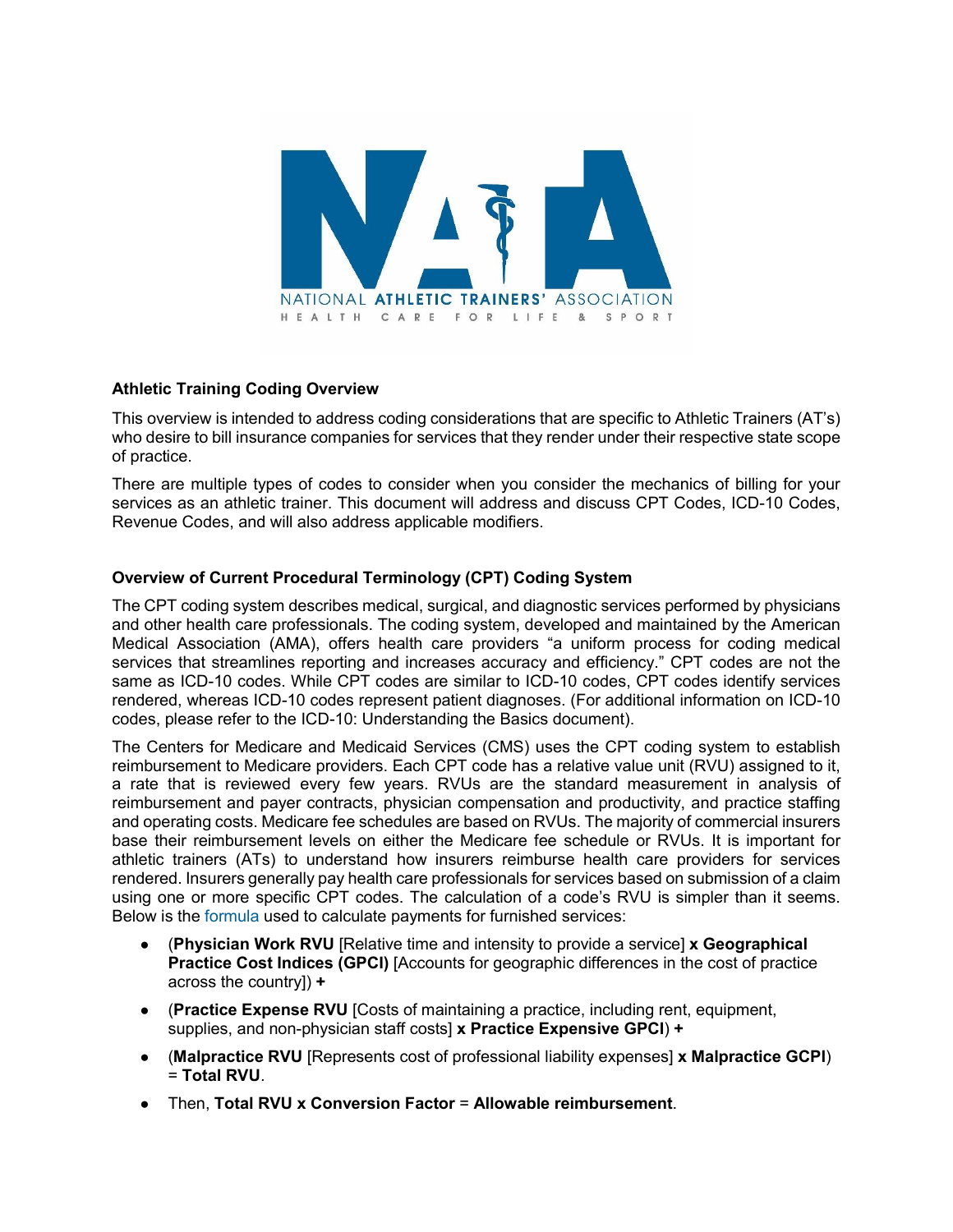#### **Commonly Used CPT Codes and Modifiers**

The following list of CPT codes and commonly used modifiers is in no way exhaustive and represents the codes and modifiers most often used in clinical practice by ATs. For complete descriptions and listing of all current CPT codes, and their modifiers, please refer to [Centers for](https://www.cms.gov/Medicare/Fraud-and-Abuse/PhysicianSelfReferral/List_of_Codes.html)  [Medicare & Medicaid Services page](https://www.cms.gov/Medicare/Fraud-and-Abuse/PhysicianSelfReferral/List_of_Codes.html) or the most recent official American Medical Association (AMA) CPT Code Book with rules and guidelines from the AMA's CPT Editorial Panel, as well as other resources commonly found on the internet.

"Throughout the CPT code set, the use of terms such as "physician," "qualified healthcare professional", or "individual" is not intended to indicate that other entities many not report the service. In selected instances, specific instructions may define a service as limited to professionals or limited to other entities (e.g., hospital or home health agency)." (CPT Code Book, Page xii)

- This statement means that **CPT codes are not "profession specific**." Any qualified health care professional can utilize any code as long as the code description fits the procedure or service the qualified healthcare professional is providing.
- Documentation must be appropriate to support the CPT code that is utilized. If not properly documented, the code will be denied.

# **ATHLETIC TRAINING EVALUATION CODES**

- 97169 Athletic Training evaluation, low complexity
- 97170 Athletic Training evaluation, moderate complexity
- 97171 Athletic Training evaluation, high complexity
- 97172 Athletic Training re-evaluation

The level of the athletic training evaluation performed is dependent on clinical decision-making and the nature of the patient's condition (severity). See the Athletic Training Evaluation Coding Guide for more specifics on the description of each code and the assignment of complexity. It should be noted that the language for each level of complexity is identical regardless of whether a PT, OT or AT renders the evaluation. The CPT code number is simply different.

Athletic training evaluations include a patient history and an examination with the development of the plan of care, conducted by the physician or other qualified health care professional.

Coordination, consultation, and collaboration of care with physicians, other qualified health care professionals, or agencies is provided consistent with the nature of the problem(s) and the needs of the patient, family, and/or other caregivers.

At a minimum, each of the following components must be documented in order to report the selected level of athletic training evaluation. Athletic training evaluations include the following components:

- History and physical activity profile
- Examination
- Clinical decision making
- Development of plan of care

## **PHYSICAL MEDICINE & REHABILITATION CODES**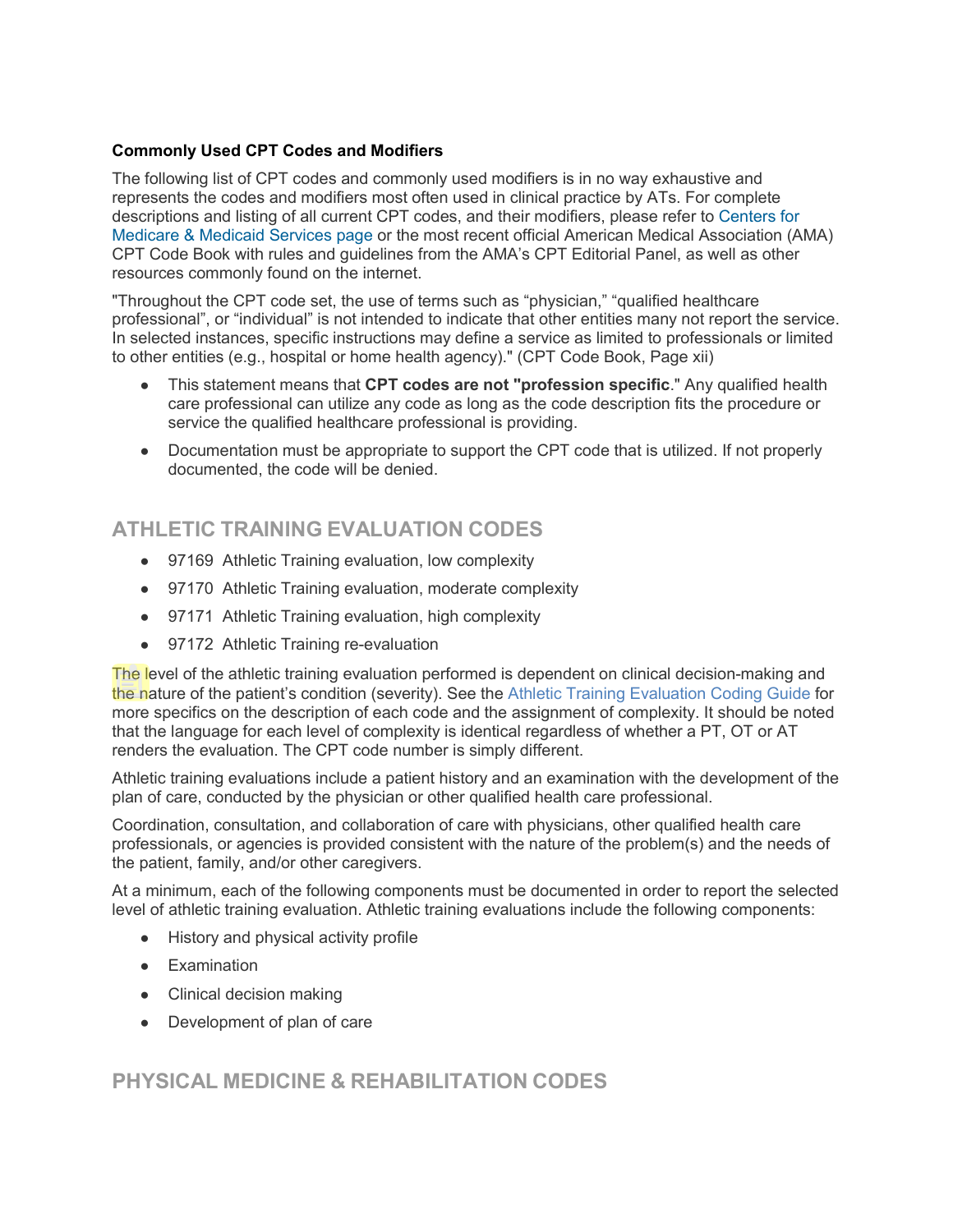The application of a modality that does not require direct (one-on-one) patient contact.

- 97012 Mechanical traction
- 97014 Electrical Stimulation unattended

The application of a modality that requires (one-on-one) patient contact*.*

- 97032 Electrical stimulation attended, manual, each 15 minutes
- 97033 Iontophoresis
- 97035 Ultrasound therapy, each 15 minutes

Physician or other qualified health care professional (ie, therapist) required to have direct (one-onone) patient contact (in addition to the codes listed above).

- 97110 Therapeutic exercises, each 15 minutes
- 97112 Neuromuscular reeducation, each 15 minutes
- 97113 Aquatic therapy
- 97116 Gait training therapy, each 15 minutes
- 97140 Manual therapy 1/> regions, each 15 minutes
- 97530 Therapeutic activities, each 15 minutes
- 97545 Work hardening/conditioning; initial 2 hours
- 97546 Work hardening; each additional hour
- 97750 Physical performance test or measurement, with written report, each 15 minutes
- 97760: Orthotic management and training, initial orthotic encounter, each 15 minutes
- 97761: Prosthetic training, initial encounter, each 15 minutes
- 97763 Orthotic/prosthetic management and/or training, subsequent encounter, each 15 minutes
- 90150 Group Therapy

## **BIOFEEDBACK SERVICES AND PROCEDURES**

● 90901 Biofeedback

## **APPLICATION OF CASTS AND STRAPPING**

For use where medically necessary for return to activities of daily life, not recommended for maintenance therapy or return to sport.

- 29240 Strapping; shoulder
- 29260 Strapping; elbow or wrist
- 29280 Strapping; hand or finger
- 29520 Strapping; hip
- 29530 Strapping; knee
- 29540 Strapping; ankle and/or foot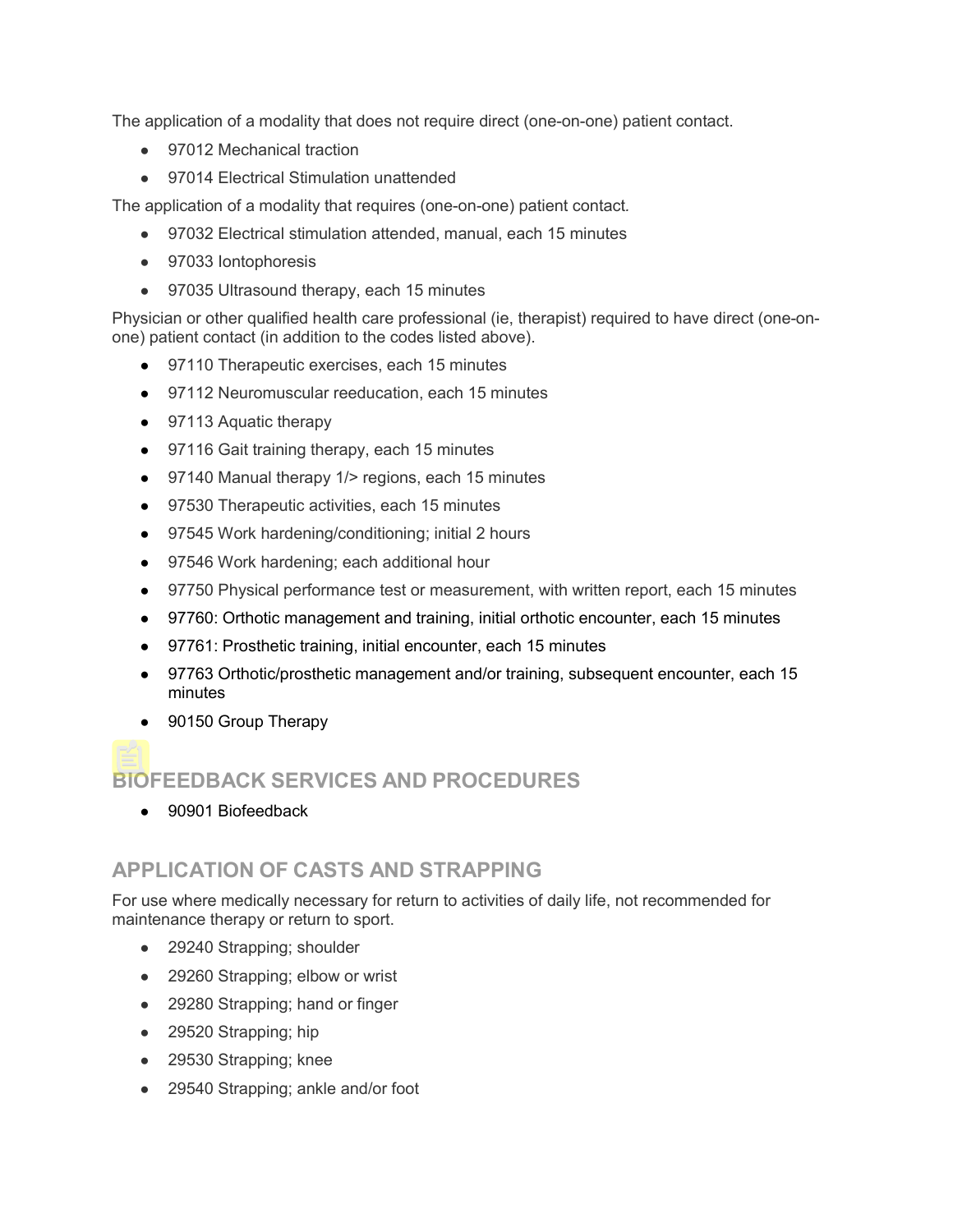- 29550 Strapping; toes
- 29580 Unna boot
- 29581 Application of multi-layer compression system; leg (below knee) including ankle & foot
- 29582 Compression system; thigh and leg, including ankle and foot, when performed
- 29583 Compression system; upper arm and forearm
- 29584 Compression system; upper arm, forearm, hand and fingers

## **HEALTHCARE COMMON PROCEDURE CODING SYSTEM (HCPCS) LEVEL II CODES**

The HCPCS coding system is divided into two levels. Level I of the HCPCS is comprised of CPT codes. Level II of the HCPCS is a standardized coding system that is used primarily to identify products, suppliers, and services not included in the CPT code set jurisdiction. For more information on the HCPCS coding system, please refer to [Centers for Medicare & Medicaid Services page.](https://www.cms.gov/Medicare/Fraud-and-Abuse/PhysicianSelfReferral/List_of_Codes.html)

- A6441-A6457 Bandages/dressings
- E0110-E0118 Crutches
- E0720-E0770 TENS
- E1800-E1841 Orthopedic devices
- L1500-L2999 Orthotic devices
- L3650-L4130 Orthotic devices

### **HCFA 1500 CLAIM FORM**

A HCFA 1500 form is the official standard form that is used by physicians as well as other providers when submitting claims or bills for reimbursement to private insurers as well as managed care plans for health services. HCFA 1500 also is used to bill Medicare and Medicaid for health services.

### **UB 04 CLAIM FORM**

UB 04 is a billing format adopted by the National Uniform Billing Committee (NUBC). The NUBC is a voluntary committee chaired by the American Hospital Association (AHA) with representation by national provider and payer organizations. The UB 04 is the billing format utilized by all hospitals when submitting claims or bills for reimbursement.

UB 04 Revenue Codes used by ATs in Hospitals

- 0940 Other Therapeutic Services
- 0951 Athletic Training

### **MODIFIERS**

In general, AT's who currently bill will not use modifiers as they are assigned by Medicare and AT's currently are not a covered provider by Medicare.

Modifiers can be two digit numbers, two character modifiers, or alpha-numeric indicators. Modifiers provide additional information to payers to ensure the health care provider is paid correctly for